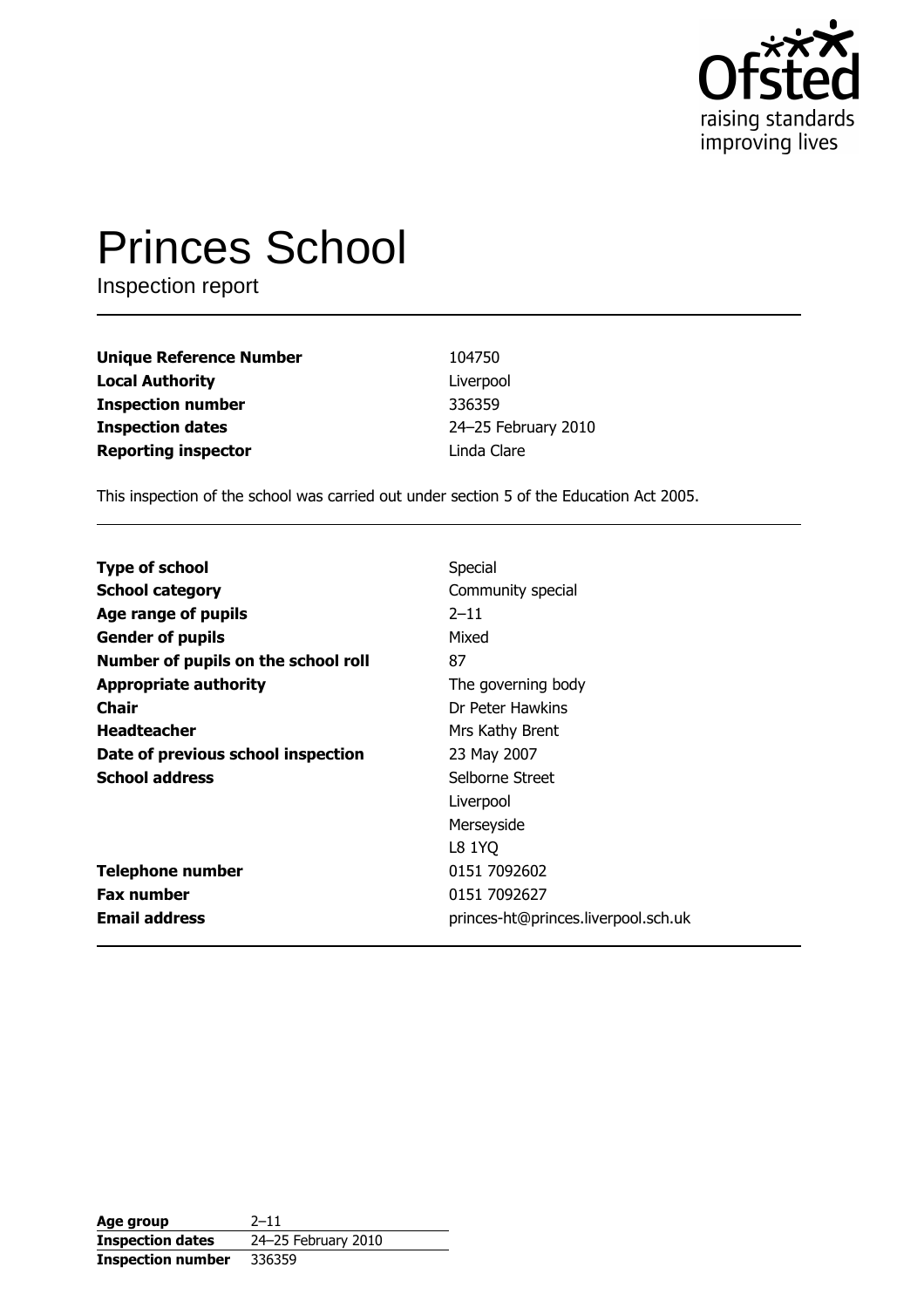The Office for Standards in Education, Children's Services and Skills (Ofsted) regulates and inspects to achieve excellence in the care of children and young people, and in education and skills for learners of all ages. It regulates and inspects childcare and children's social care, and inspects the Children and Family Court Advisory Support Service (Cafcass), schools, colleges, initial teacher training, work-based learning and skills training, adult and community learning, and education and training in prisons and other secure establishments. It rates council children's services, and inspects services for looked after children, safequarding and child protection.

Further copies of this report are obtainable from the school. Under the Education Act 2005, the school must provide a copy of this report free of charge to certain categories of people. A charge not exceeding the full cost of reproduction may be made for any other copies supplied.

If you would like a copy of this document in a different format, such as large print or Braille, please telephone 08456 404045, or email enquiries@ofsted.gov.uk.

You may copy all or parts of this document for non-commercial educational purposes, as long as you give details of the source and date of publication and do not alter the documentation in any way.

Royal Exchange Buildings St Ann's Square Manchester M2 7LA T: 08456 404045 Textphone: 0161 618 8524 E: enquiries@ofsted.gov.uk W: www.ofsted.gov.uk © Crown copyright 2010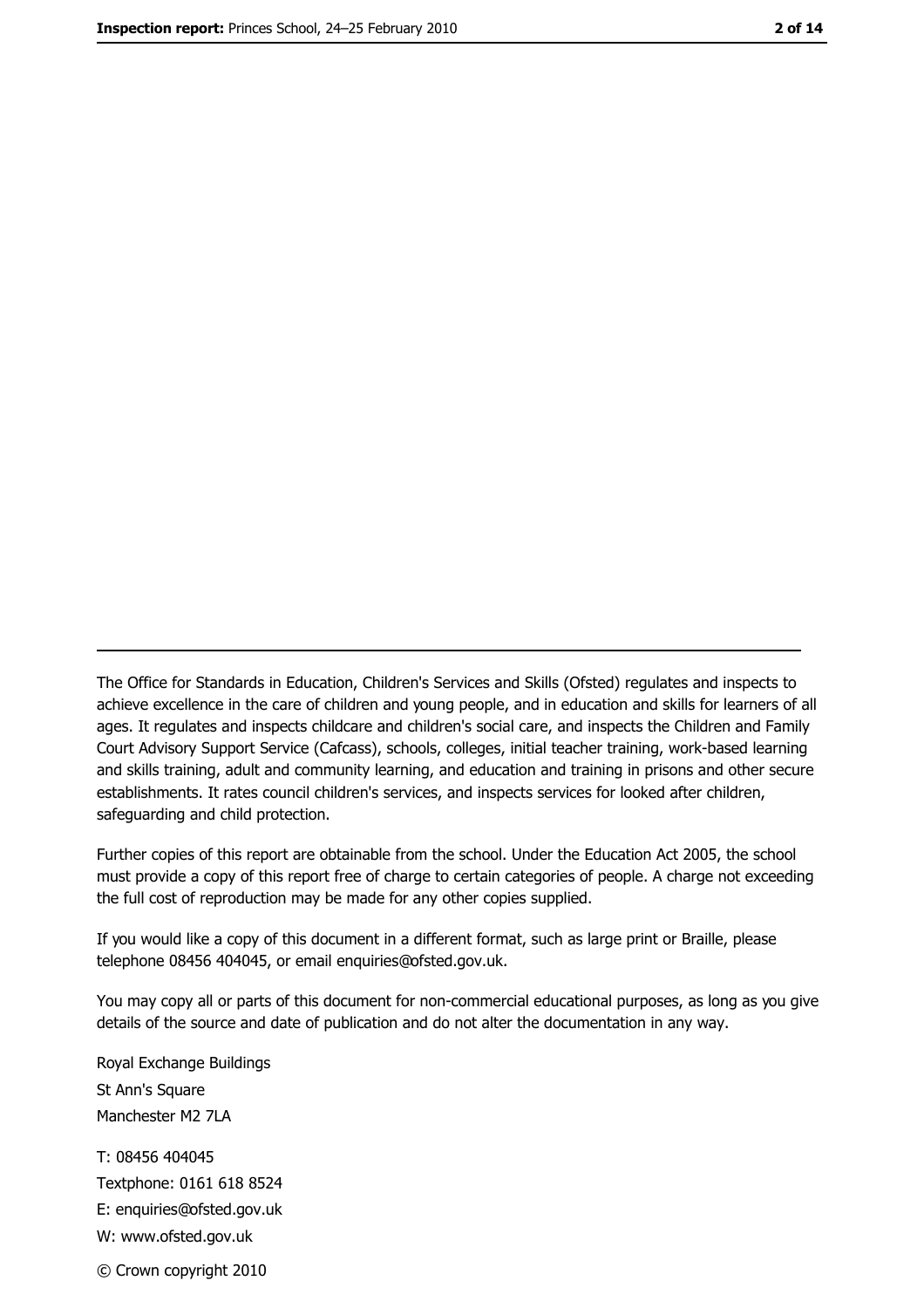# **Introduction**

This inspection was carried out by two additional inspectors. Approximately half of the time was spent observing lessons of which 10 were seen, involving 10 teachers. Meetings were held with governors, staff, groups of pupils, and partners from other organisations. Inspectors observed the school's work, and looked at a wide range of documents including data on pupils' progress, teachers' planning, curriculum documents, pupils' files, the school's self-evaluation, and 29 parental questionnaires.

The inspection team reviewed many aspects of the school's work. It looked in detail at the following:

- the accuracy of the school's evaluation of pupils' progress  $\blacksquare$
- whether the revision of the curriculum has ensured all pupil needs are met  $\blacksquare$
- whether the school makes good use of the information gathered from its monitoring  $\blacksquare$ and evaluation to bring about improvements
- how well the school promotes community cohesion.  $\blacksquare$

# Information about the school

Princes School is a special school providing education for pupils with severe and complex learning difficulties and those with an autistic spectrum disorder. All pupils have a statement of special educational needs and boys outnumber girls by two to one. Most pupils are of a White British heritage, with much smaller numbers from other ethnic backgrounds. Most pupils come from the Liverpool area. The proportion of pupils eligible for free school meals is above the national average. A very small minority are looked after by a local authority. The school provides an outreach service to mainstream schools to support pupils with autistic spectrum disorders.

The school has gained Basic Skills Award 2 and the Healthy Schools Award. It has also achieved Financial Management Standard in Schools.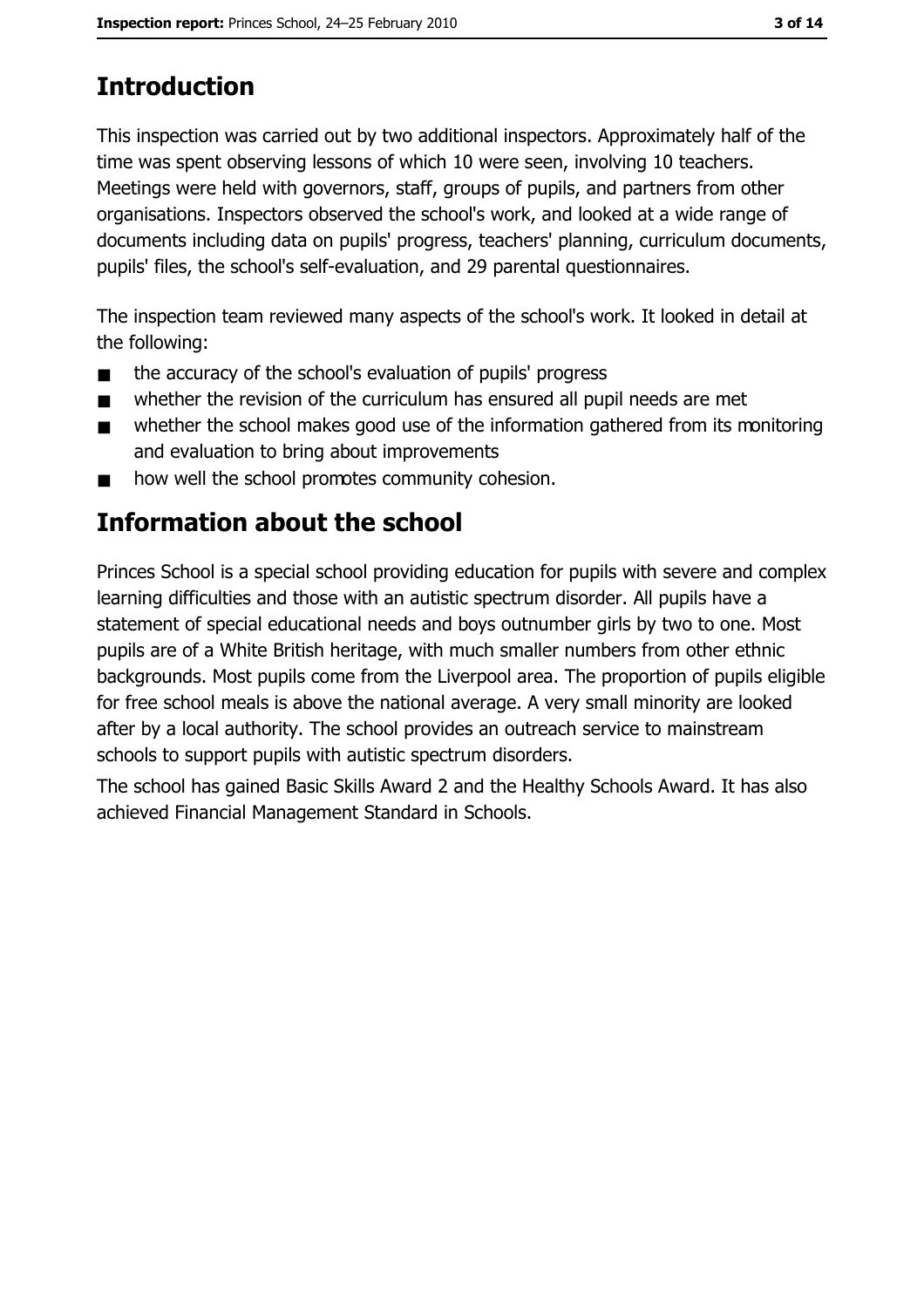# **Inspection judgements**

## Overall effectiveness: how good is the school?

#### The school's capacity for sustained improvement

## **Main findings**

Princes School provides a good quality of education and an outstanding level of care for its pupils. Parents and carers hold the school in high regard and are fulsome in their praise for the total commitment given by all staff to creating a warm and welcoming environment in which their children thrive. They particularly value the support and encouragement their children receive. One parent summed up the response of many saying, 'The school is a special place which enriches his and our lives.' Pupils make outstanding progress in their personal development. They are happy, confident and gain a great deal of enjoyment from all that the school has to offer.

Although standards are low owing to the nature of pupils' special educational needs and/or disabilities, pupils make good progress in their learning from their individual starting points. Good teaching and carefully tailored programmes enable pupils to meet their targets. Communication skills develop particularly well. Teachers provide constant encouragement for pupils to practise their skills. Consequently, by the time pupils leave school, those who communicate verbally are eager to talk to visitors. Lessons are well structured and capture pupils' interest. Medical and therapy needs are skilfully incorporated into lessons by teachers and support staff. Sometimes teaching is less effective because work does not build successfully on pupils' knowledge and is not sufficiently challenging, particularly for pupils of higher ability.

Themed work and information and communication technology are particular strengths of a curriculum designed with much flexibility. It caters well for pupils with autistic spectrum disorders. Pupils feel safe, secure and valued in school. Behaviour is good and pupils have total confidence that staff will resolve any problems for them. Response to the school's promotion of healthy lifestyles is outstanding and in relation to their capabilities pupils make an excellent contribution to the school and the local community. Extensive links with other schools, businesses, colleges and local groups help to make learning more relevant to everyday life.

The key factor to the school's good progress has been the dynamic leadership of the headteacher. High morale is evident and the whole school community is working towards the vision and goals for the school. The school is accurate in its self-evaluation. New systems to secure good teaching and learning are embedding well, and work to further develop the assessment system has started, demonstrating the school's awareness of what it needs to accomplish for future improvement. The school has met the challenge of providing good quality provision for the very few children in the Early Years Foundation Stage. The commitment of governors and all staff to build on these improvements shows the school has good capacity to improve further.

| Æ |
|---|
|   |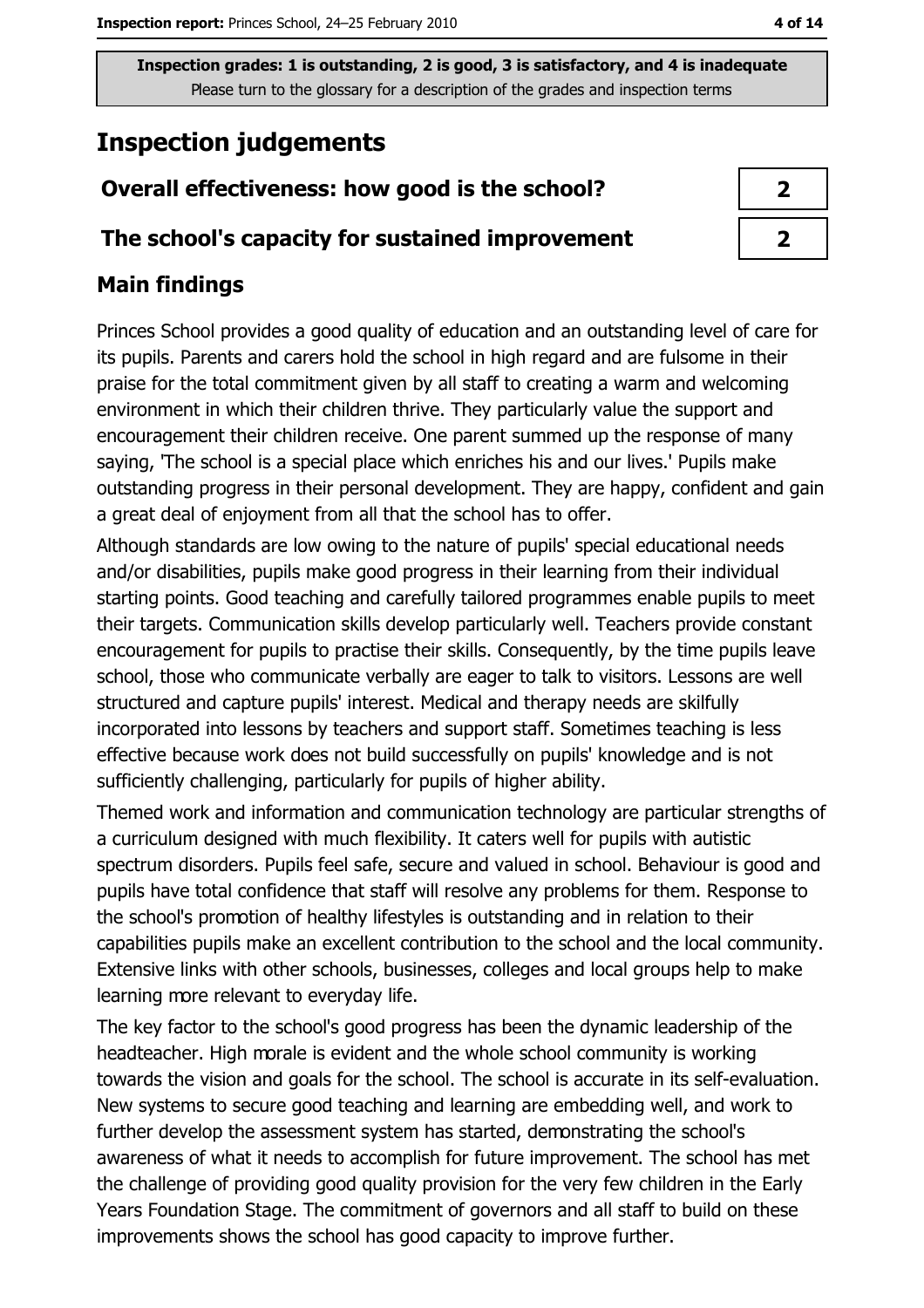#### What does the school need to do to improve further?

- Monitor teaching and the use of assessment more closely to ensure that pupils  $\blacksquare$ make even better progress by consistently:
	- using data to inform planning and target-setting in all lessons
	- ensuring that work set engages and challenges all pupils, particularly higher ability pupils
	- using the school's assessment systems to regularly analyse progress.

#### **Outcomes for individuals and groups of pupils**

Pupils report that they learn, 'a lot'. Pupils show great enthusiasm when they master a skill and their pleasure in achievement can be readily seen in the classroom. They are encouraged to try new experiences and take part in activities which allow them to move around the classroom such as the name game at the end of the 'hello' session. In this lesson, pupils had to follow instructions to physically touch the big screen for their name to appear, music played and the screen burst into colourful patterns. One pupil was so excited that he had learned how to make the computer come alive that he wanted to press the screen for everyone else. Many enter the school towards the end of Key Stage 1 having attended assessment centres or other schools. The majority of pupils make excellent gains in personal and communication skills as they move through the school. These skills facilitate their good progress in literacy and numeracy. As a result of greater stability, effective teaching and growing confidence pupils make stronger progress in basic skills at Key Stage 2. Boys and girls make equally good progress, regardless of their learning difficulties or ethnicity whilst moving forward in steps of varying sizes. The small number of pupils in the care of the local authority makes gains at the levels of others in their groups.

Pupils use information and communication technology confidently and effectively to communicate their ideas. The school has good procedures to identify the ways in which pupils learn best and while some may learn to write simple sentences, others use symbols or Makaton signing.

Spiritual, moral, social and cultural development is good. Pupils are very respectful of each others' needs and difficulties, and have a good understanding of right and wrong appropriate to their own abilities. Most show willingness to improve their health and many participate in lunchtime activities such as yoga. Pupil participation in school life is outstanding. Elected school council members take responsibilities seriously, from interviewing headteacher candidates to purchasing bicycles for outdoor play. Pupils engage enthusiastically in a wide range of artistic, sporting and cultural opportunities including wheelchair basketball and cheerleading. The school is very well regarded in the local area and recently won an award for 'making a difference' in their community for helping other schools become more eco-friendly. Pupils adhere to routines very well, show good cooperation and follow instructions to the best of their ability. They make excellent progress in developing self-confidence and independence skills. These

 $\mathbf{2}$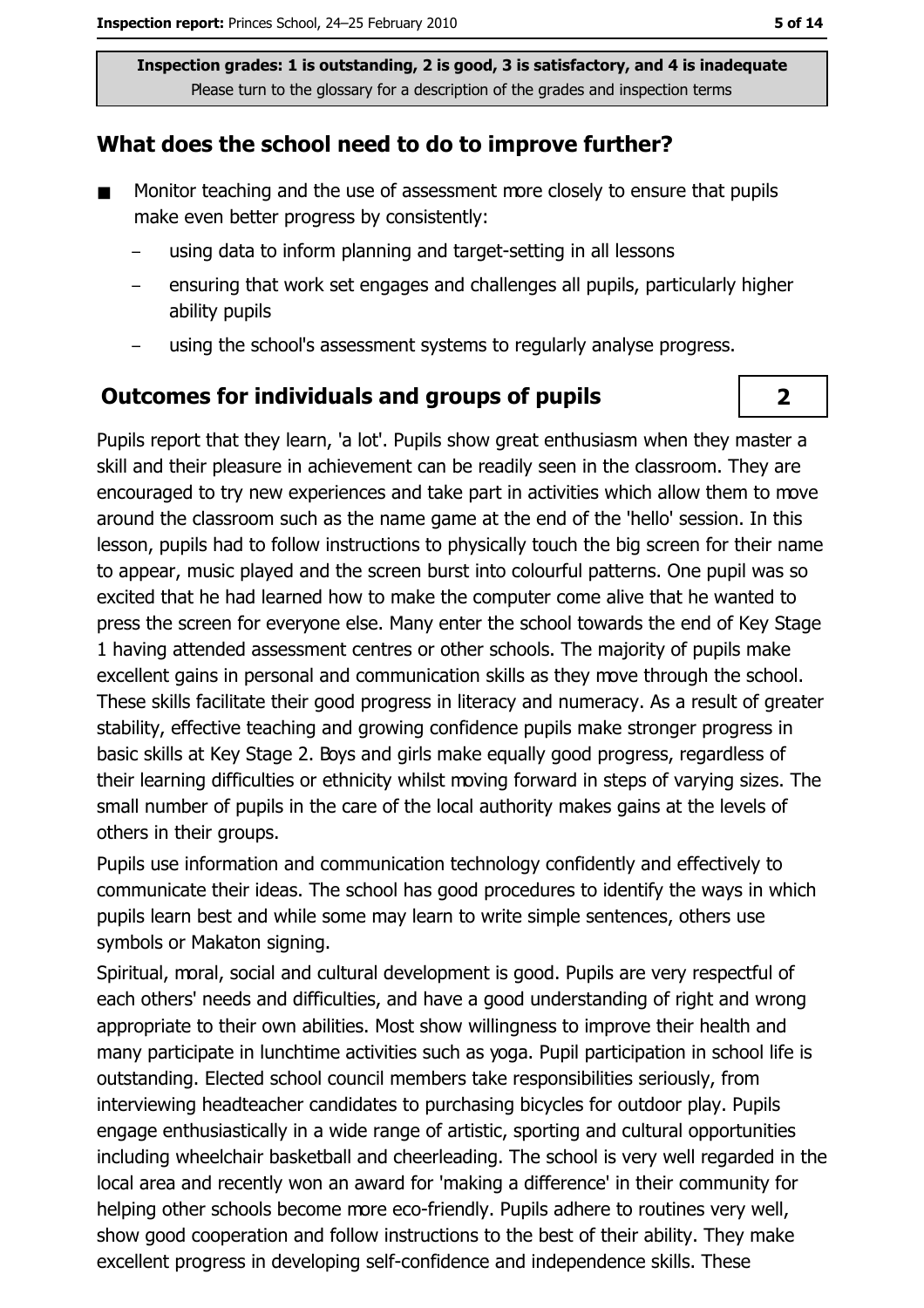attributes, together with their good progress in basic skills, prepare them for the future very well.

These are the grades for pupils' outcomes

| Pupils' achievement and the extent to which they enjoy their learning                                                     |                         |
|---------------------------------------------------------------------------------------------------------------------------|-------------------------|
| Taking into account:<br>Pupils' attainment <sup>1</sup>                                                                   | $\ast$                  |
| The quality of pupils' learning and their progress                                                                        | 2                       |
| The quality of learning for pupils with special educational needs and/or<br>disabilities and their progress               | $\overline{2}$          |
| The extent to which pupils feel safe                                                                                      | 1                       |
| <b>Pupils' behaviour</b>                                                                                                  | $\overline{\mathbf{2}}$ |
| The extent to which pupils adopt healthy lifestyles                                                                       | 1                       |
| The extent to which pupils contribute to the school and wider community                                                   | 1                       |
| The extent to which pupils develop workplace and other skills that will<br>contribute to their future economic well-being | $\mathbf{2}$            |
| Taking into account:<br>Pupils' attendance <sup>1</sup>                                                                   | $\overline{2}$          |
| The extent of pupils' spiritual, moral, social and cultural development                                                   | 2                       |

#### How effective is the provision?

The good progress that pupils make is a reflection of good teaching. Staff teams work closely together and have a very good understanding of pupils' needs. In the best lessons, the pace is brisk with effective questioning and regular changes of task. Imaginative use of resources is a feature of teaching and staff 'go the extra mile' to provide tangible examples to aid pupil understanding. For example, in one lesson an orange with its stalk and leaves still attached was sought to show pupils how oranges grow. Communication skills are promoted very effectively and a high level of sensitivity to pupils' feelings and needs is evident. Pupils enjoy the creative arts and musical rhymes that reinforce their learning. Learning objectives are emphasized in appropriate

 $\frac{1}{1}$  The grades for attainment and attendance are: 1 is high; 2 is above average; 3 is broadly average; and 4 is low.

<sup>\*</sup> In some special schools inspectors do not make a judgement about attainment in relation to expectations of the pupils' age.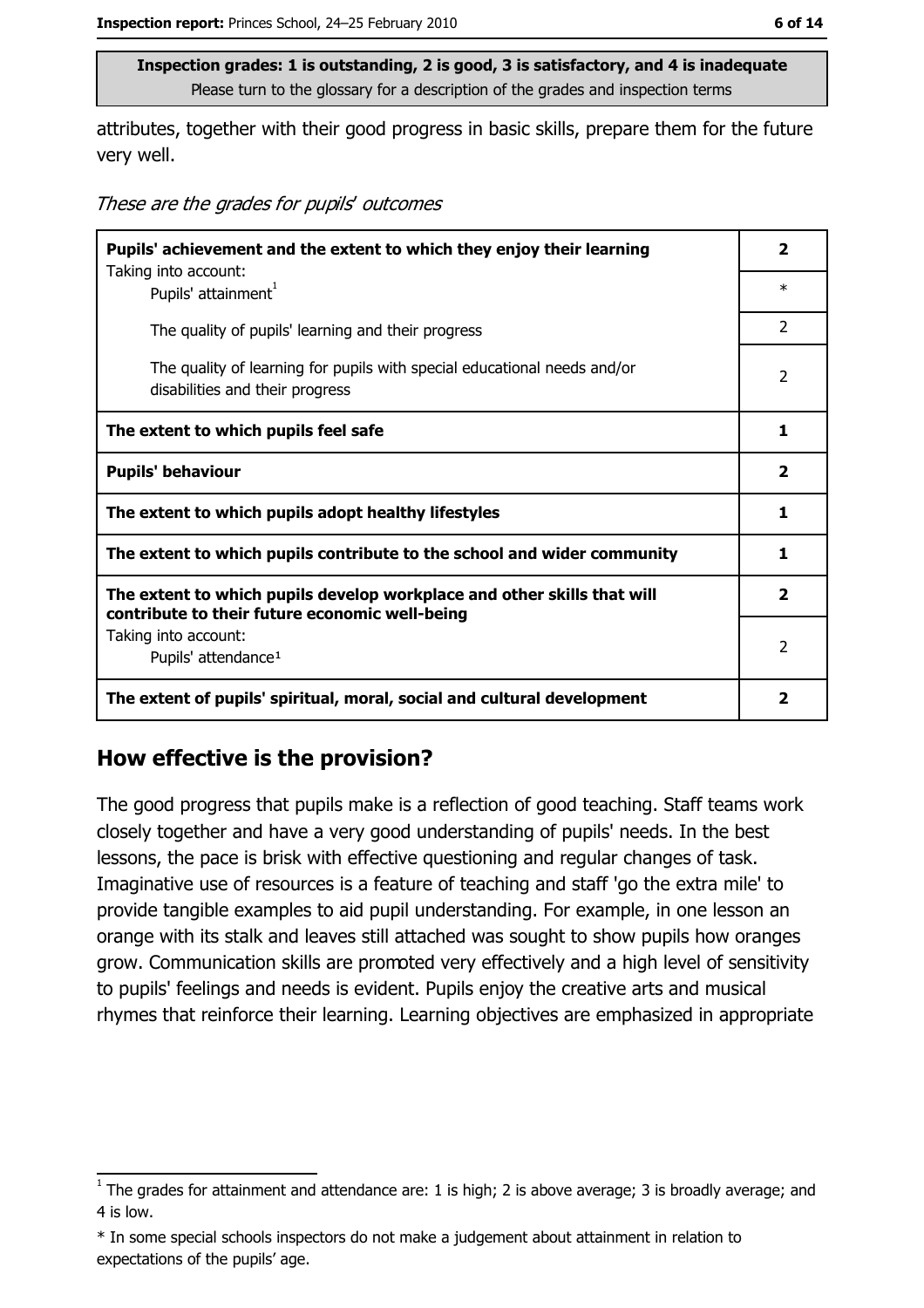language and checked at the end of each lesson. The information gained is sometimes not evaluated sufficiently or quickly enough to provide the pupil's next step. Occasionally, teaching is less effective as a result because work set does not stretch pupils to make as much progress as they could.

The revised curriculum is well-managed, flexible, and carefully planned to meet all needs. Learning opportunities match pupil age and stage of development effectively. Cross-curricular provision is well embedded through planned topic work and interactive opportunities make learning fun. A variety of practical, multi-sensory and investigative play experiences promote learning effectively for younger pupils. Opportunities for pupils to interact with the wider community enrich the curriculum particularly well.

Support provided for pupils as they change classes and move up the school is a major strength of the outstanding care provision. Work with multi-agency partners in dedicated Team around the child' meetings ensures that individual needs of pupils are exceptionally well met. Staff defuse any challenging behaviour very effectively. Lunchtime is used to promote social skills and healthy lifestyles because all, including kitchen and lunchtime staff, know pupils well. Excellent arrangements are in place to support families and signpost links to appropriate services.

| The quality of teaching                                                                                    |  |
|------------------------------------------------------------------------------------------------------------|--|
| Taking into account:<br>The use of assessment to support learning                                          |  |
| The extent to which the curriculum meets pupils' needs, including, where<br>relevant, through partnerships |  |
| The effectiveness of care, guidance and support                                                            |  |

These are the grades for the quality of provision

#### How effective are leadership and management?

Appointed in 2008, the headteacher has injected new vitality into the school. She and her senior team are committed and positive leaders who seek continuously to improve the school. High expectation and enthusiasm to drive the school forward promote very good responses from staff. Their views are sought and valued. Teachers feel encouraged to extend their professional skills, subject leaders are becoming effective middle managers and teamwork is especially strong.

Target-setting is realistic and school self-evaluation is good overall. The school is developing greater depth in the scope, frequency and analysis of its monitoring. More regular use of assessment information would contribute to this development. Broader development planning focuses on improving a small number of the school's key aspects. Sharing school expertise in teaching pupils with an autistic spectrum disorder and achieving National Autistic Society accreditation are appropriately prioritised. Governors provide effective support and good challenge. They have a very good understanding of the school's strengths and areas for development. At the centre of the school's success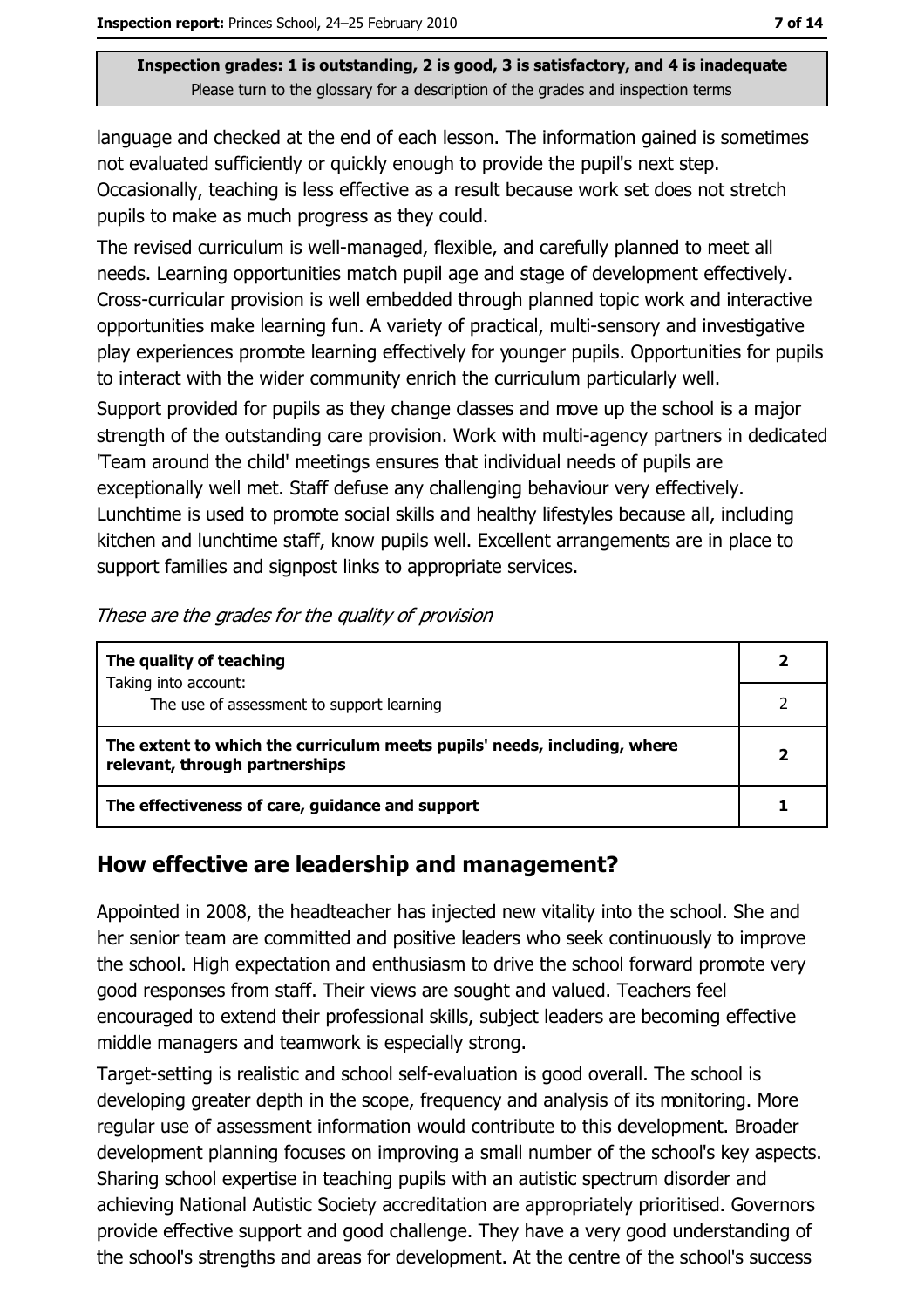is its close partnership with parents and carers who benefit from innovative 'therapy days'. These provide a clinic environment of multi-agency support open to all. Outstanding partnerships promote music, enterprise and cultural activities, which have significant impact on pupils' social skills and cultural understanding. The school tackles equality of opportunity well and is proactive in ensuring that there is no discrimination in school. Pupils develop good tolerance and understanding of the needs of others as a result.

Safeguarding procedures, including risk assessments are good and there is a high level of trust in the school and its staff. Health and safety is monitored, and sessions to raise awareness are planned to include methods to minimize cross-infection.

Involvement in local learning networks and multi-cultural projects prepare pupils very well for life in a diverse society. The school values all pupils as individuals and through the curriculum and local and extended links plans carefully to promote community cohesion. The school provides good value for money.

These are the grades for leadership and management

| The effectiveness of leadership and management in embedding ambition and<br>driving improvement                                                                     | $\overline{\mathbf{2}}$ |
|---------------------------------------------------------------------------------------------------------------------------------------------------------------------|-------------------------|
| Taking into account:<br>The leadership and management of teaching and learning                                                                                      | 2                       |
| The effectiveness of the governing body in challenging and supporting the<br>school so that weaknesses are tackled decisively and statutory responsibilities<br>met | $\overline{\mathbf{2}}$ |
| The effectiveness of the school's engagement with parents and carers                                                                                                | 1                       |
| The effectiveness of partnerships in promoting learning and well-being                                                                                              | 1                       |
| The effectiveness with which the school promotes equality of opportunity and<br>tackles discrimination                                                              | $\overline{\mathbf{2}}$ |
| The effectiveness of safeguarding procedures                                                                                                                        | $\overline{2}$          |
| The effectiveness with which the school promotes community cohesion                                                                                                 | $\overline{\mathbf{2}}$ |
| The effectiveness with which the school deploys resources to achieve<br>value for money                                                                             | 2                       |

## **Early Years Foundation Stage**

The small number of children that the school has in the Early Years Foundation Stage is integrated well into a class of slightly older pupils with similar levels of learning need. Parental involvement in learning is valued. Good procedures for children starting school and home visits help them to settle in quickly. Children make good progress in lessons and enjoy their activities. Staff are developing the areas of learning and widening the curriculum. The outdoor curriculum has been developed to further enhance the school's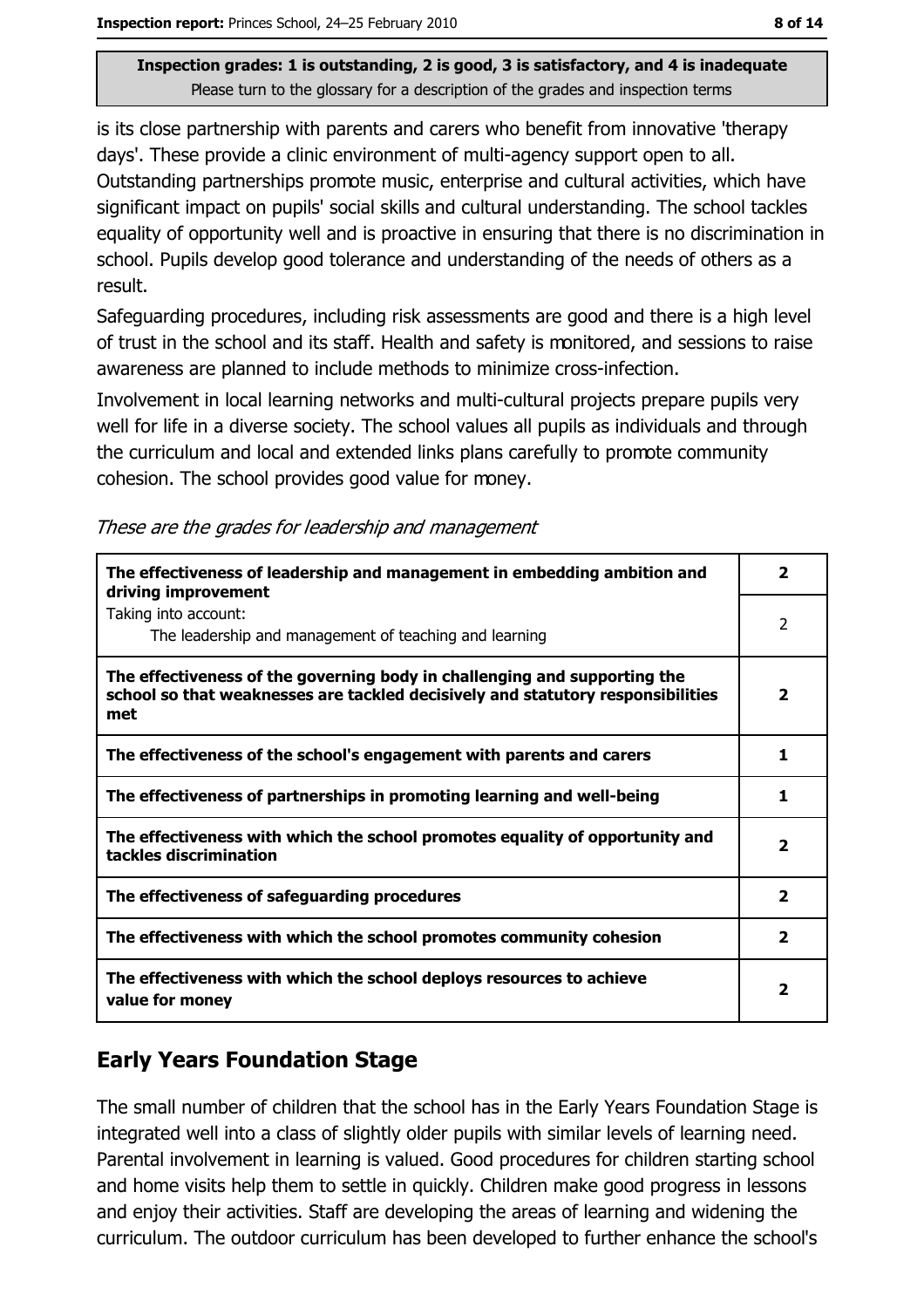provision. The staff know children and their needs well and make every effort to ensure that they receive a full range of opportunities appropriate for their age. Robust safeguarding procedures and good quality documentation are securely in place. This stage of education is well managed in the same way as the rest of the school.

These are the grades for the Early Years Foundation Stage

| <b>Overall effectiveness of the Early Years Foundation Stage</b><br>Taking into account:     | 2 |
|----------------------------------------------------------------------------------------------|---|
| Outcomes for children in the Early Years Foundation Stage                                    |   |
| The quality of provision in the Early Years Foundation Stage                                 |   |
| The effectiveness of leadership and management of the Early Years<br><b>Foundation Stage</b> | 2 |

### **Views of parents and carers**

Parents and carers are overwhelmingly positive about Princes School. The school maintains close contact with parents and actively includes their views in its development planning. Under half of the parents responded to the questionnaire. No negative views were expressed and many contained appreciative comments which recognise and value the high level of care and support provided by the school. The inspection evidence also supports this view as several of the learner outcomes were found to be outstanding and the school's partnership work with parents and carers is excellent.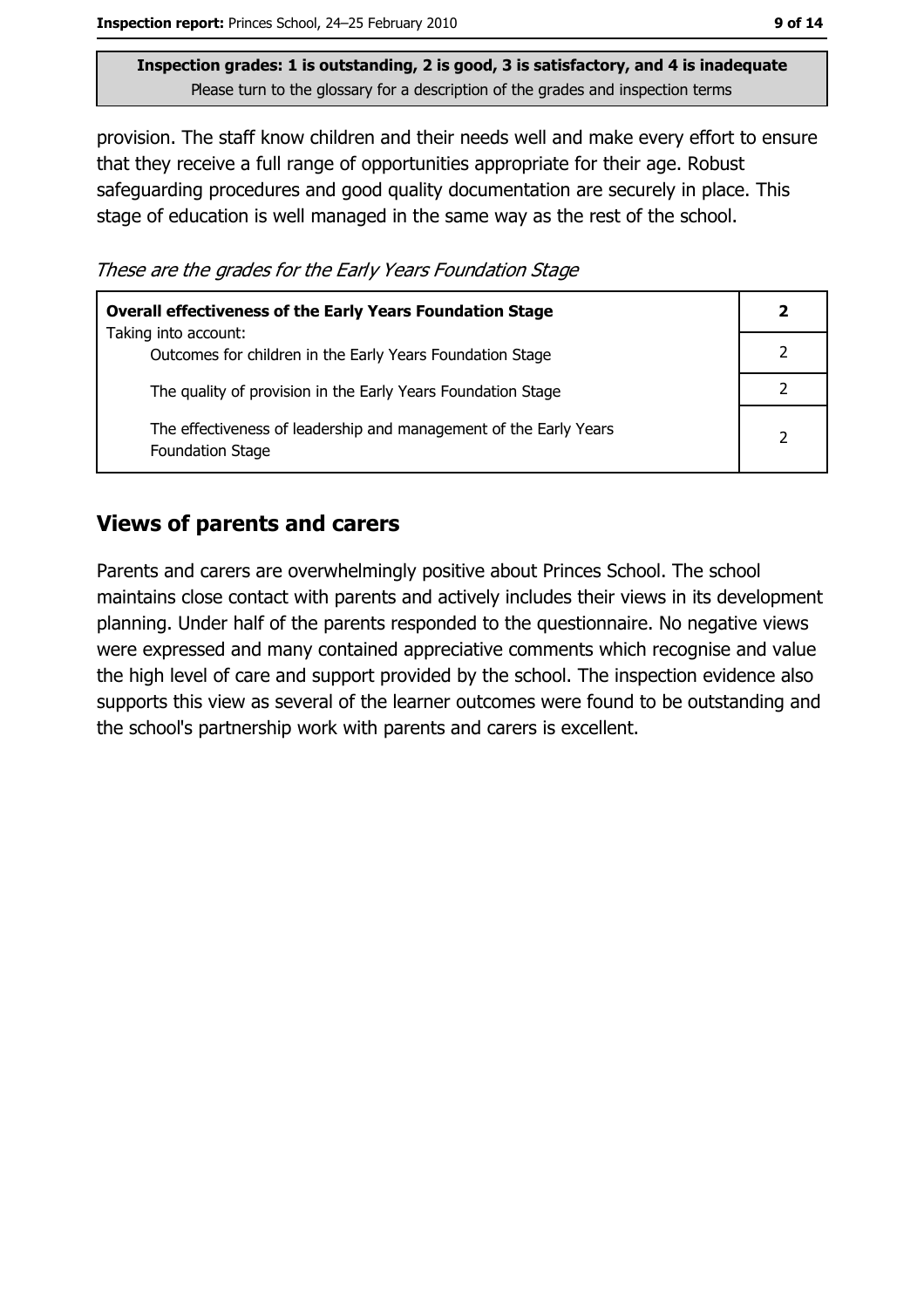#### Responses from parents and carers to Ofsted's questionnaire

Ofsted invited all the registered parents and carers of pupils registered at Princes School to complete a questionnaire about their views of the school.

In the questionnaire, parents and carers were asked to record how strongly they agreed with 13 statements about the school.

The inspection team received 29 completed questionnaires by the end of the on-site inspection. In total, there are 87 pupils registered at the school.

| <b>Statements</b>                                                                                                                                                                                                                                       | <b>Strongly</b><br><b>Agree</b> |               | <b>Agree</b>   |               | <b>Disagree</b> |               | <b>Strongly</b><br>disagree |               |
|---------------------------------------------------------------------------------------------------------------------------------------------------------------------------------------------------------------------------------------------------------|---------------------------------|---------------|----------------|---------------|-----------------|---------------|-----------------------------|---------------|
|                                                                                                                                                                                                                                                         | <b>Total</b>                    | $\frac{1}{2}$ | <b>Total</b>   | $\frac{1}{2}$ | <b>Total</b>    | $\frac{0}{0}$ | <b>Total</b>                | $\frac{1}{2}$ |
| My child enjoys school                                                                                                                                                                                                                                  | 24                              | 83            | 5              | 17            | 0               | 0             | $\Omega$                    | 0             |
| The school keeps my child<br>safe                                                                                                                                                                                                                       | 24                              | 83            | 3              | 10            | 0               | 0             | 0                           | 0             |
| The school informs me<br>about my child's progress                                                                                                                                                                                                      | 25                              | 86            | 4              | 14            | 0               | 0             | 0                           | $\mathbf 0$   |
| My child is making enough<br>progress at this school                                                                                                                                                                                                    | 21                              | 72            | 8              | 28            | 0               | 0             | 0                           | 0             |
| The teaching is good at this<br>school                                                                                                                                                                                                                  | 25                              | 86            | 4              | 14            | 0               | 0             | 0                           | 0             |
| The school helps me to<br>support my child's learning                                                                                                                                                                                                   | 23                              | 79            | 4              | 14            | 0               | 0             | 0                           | $\mathbf 0$   |
| The school helps my child to<br>have a healthy lifestyle                                                                                                                                                                                                | 16                              | 55            | 11             | 38            | $\mathbf 0$     | 0             | 0                           | 0             |
| The school makes sure that<br>my child is well prepared for<br>the future (for example<br>changing year group,<br>changing school, and for<br>children who are finishing<br>school, entering further or<br>higher education, or<br>entering employment) | 16                              | 55            | 12             | 41            | $\mathbf 0$     | 0             | $\mathbf 0$                 | 0             |
| The school meets my child's<br>particular needs                                                                                                                                                                                                         | 21                              | 72            | 6              | 21            | 0               | 0             | 0                           | 0             |
| The school deals effectively<br>with unacceptable behaviour                                                                                                                                                                                             | 19                              | 66            | 8              | 28            | $\mathbf 0$     | 0             | 0                           | $\mathbf 0$   |
| The school takes account of<br>my suggestions and<br>concerns                                                                                                                                                                                           | 23                              | 79            | 6              | 21            | $\mathbf 0$     | 0             | 0                           | 0             |
| The school is led and<br>managed effectively                                                                                                                                                                                                            | 24                              | 83            | 5              | 17            | 0               | 0             | $\bf{0}$                    | $\mathbf 0$   |
| Overall, I am happy with my<br>child's experience at this<br>school                                                                                                                                                                                     | 27                              | 93            | $\overline{2}$ | 7             | $\mathbf 0$     | 0             | $\mathbf 0$                 | $\mathbf 0$   |

The table above summarises the responses that parents and carers made to each statement. The percentages indicate the proportion of parents and carers giving that response out of the total number of completed questionnaires. Where one or more parents and carers chose not to answer a particular question, the percentages will not add up to 100%.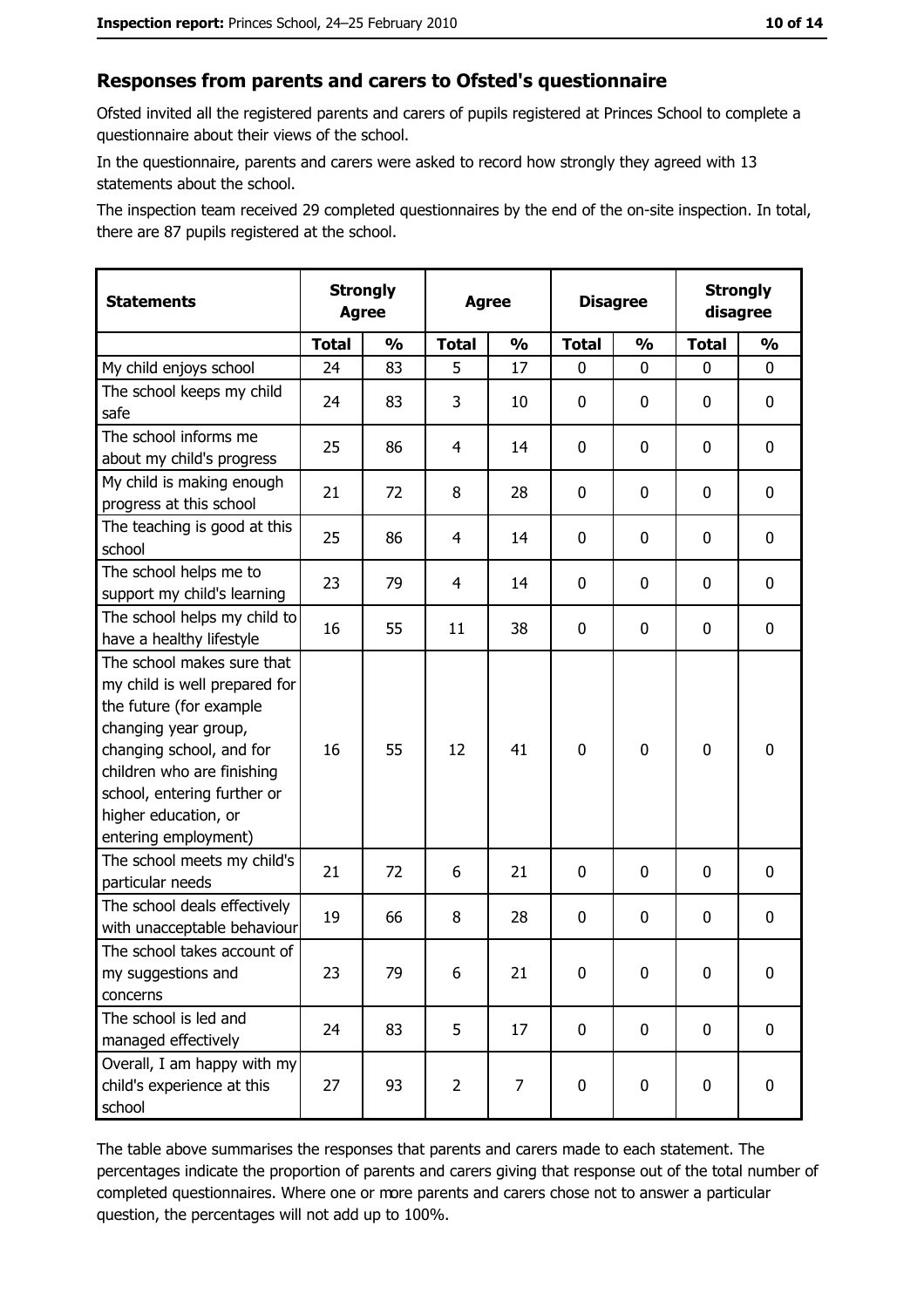## Glossary

| Grade   | <b>Judgement</b> | <b>Description</b>                                                                                                                                                                                                               |
|---------|------------------|----------------------------------------------------------------------------------------------------------------------------------------------------------------------------------------------------------------------------------|
| Grade 1 | Outstanding      | These features are highly effective. An oustanding<br>school provides exceptionally well for its pupils' needs.                                                                                                                  |
| Grade 2 | Good             | These are very positive features of a school. A school<br>that is good is serving its pupils well.                                                                                                                               |
| Grade 3 | Satisfactory     | These features are of reasonable quality. A satisfactory<br>school is providing adequately for its pupils.                                                                                                                       |
| Grade 4 | Inadequate       | These features are not of an acceptable standard. An<br>inadequate school needs to make significant<br>improvement in order to meet the needs of its pupils.<br>Ofsted inspectors will make further visits until it<br>improves. |

## What inspection judgements mean

#### Overall effectiveness of schools inspected between September 2007 and July 2008

|                       | Overall effectiveness judgement (percentage of<br>schools) |      |                     |                   |
|-----------------------|------------------------------------------------------------|------|---------------------|-------------------|
| <b>Type of school</b> | <b>Outstanding</b>                                         | Good | <b>Satisfactory</b> | <b>Inadequate</b> |
| Nursery schools       | 39                                                         | 58   | 3                   | 0                 |
| Primary schools       | 13                                                         | 50   | 33                  | 4                 |
| Secondary schools     | 17                                                         | 40   | 34                  | 9                 |
| Sixth forms           | 18                                                         | 43   | 37                  | $\overline{2}$    |
| Special schools       | 26                                                         | 54   | 18                  | $\overline{2}$    |
| Pupil referral units  | 7                                                          | 55   | 30                  | 7                 |
| All schools           | 15                                                         | 49   | 32                  | 5                 |

New school inspection arrangements were introduced on 1 September 2009. This means that inspectors now make some additional judgements that were not made previously.

The data in the table above were reported in The Annual Report of Her Majesty's Chief Inspector of Education, Children's Services and Skills 2007/08.

Percentages are rounded and do not always add exactly to 100. Secondary school figures include those that have sixth forms, and sixth form figures include only the data specifically for sixth form inspection judgements.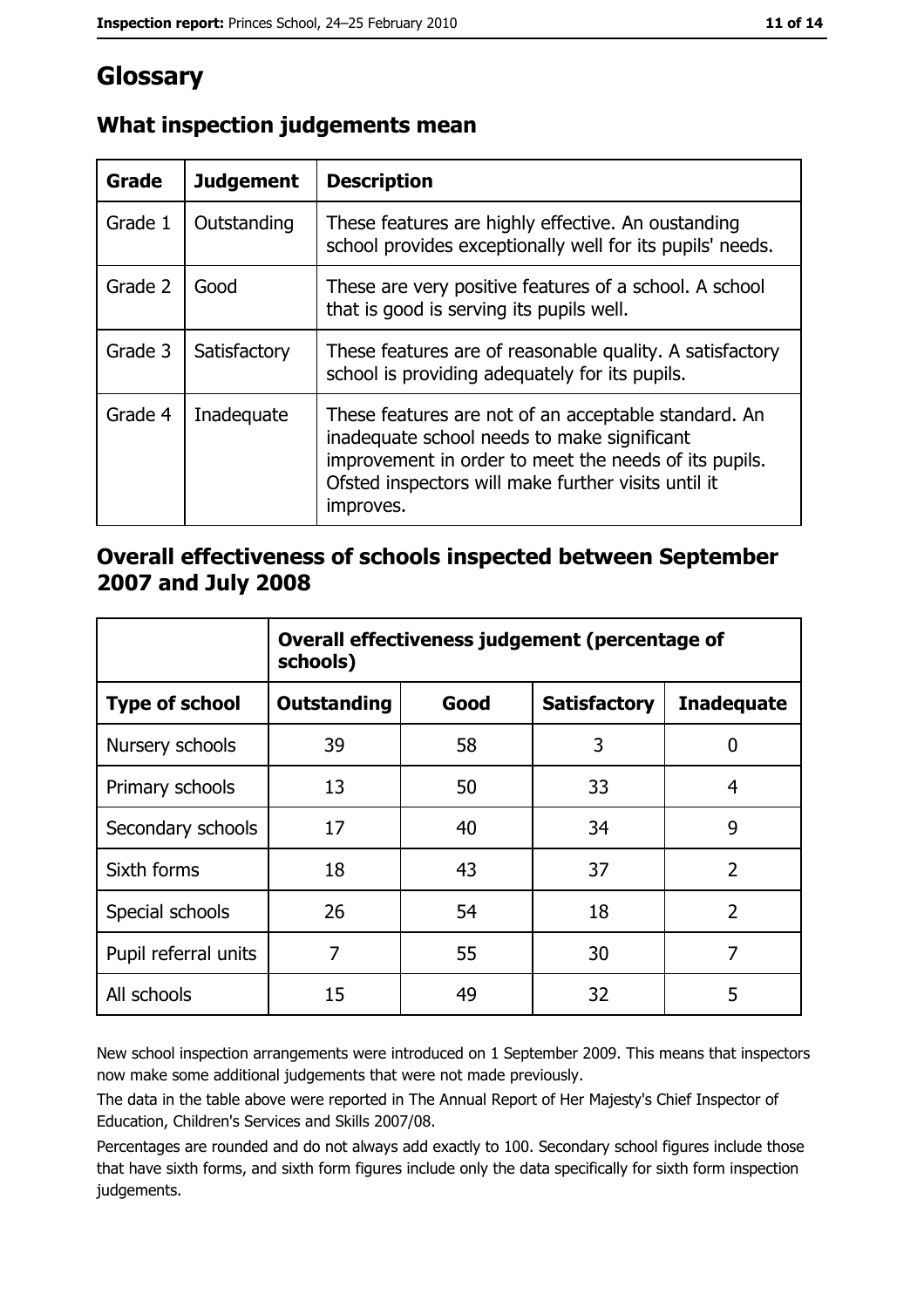# **Common terminology used by inspectors**

| Achievement:                  | the progress and success of a pupil in<br>their learning, development or training.                                                                                                                                                                                                                                |
|-------------------------------|-------------------------------------------------------------------------------------------------------------------------------------------------------------------------------------------------------------------------------------------------------------------------------------------------------------------|
| Attainment:                   | the standard of the pupils' work shown by<br>test and examination results and in<br>lessons.                                                                                                                                                                                                                      |
| Capacity to improve:          | the proven ability of the school to<br>continue improving. Inspectors base this<br>judgement on what the school has<br>accomplished so far and on the quality of<br>its systems to maintain improvement.                                                                                                          |
| Leadership and management:    | the contribution of all the staff with<br>responsibilities, not just the headteacher,<br>to identifying priorities, directing and<br>motivating staff and running the school.                                                                                                                                     |
| Learning:                     | how well pupils acquire knowledge,<br>develop their understanding, learn and<br>practise skills and are developing their<br>competence as learners.                                                                                                                                                               |
| <b>Overall effectiveness:</b> | inspectors form a judgement on a school's<br>overall effectiveness based on the findings<br>from their inspection of the school. The<br>following judgements, in particular,<br>influence what the overall effectiveness<br>judgement will be.                                                                    |
|                               | The school's capacity for sustained<br>improvement.<br>Outcomes for individuals and groups<br>of pupils.<br>The quality of teaching.<br>The extent to which the curriculum<br>meets pupil's needs, including where<br>relevant, through partnerships.<br>The effectiveness of care, guidance<br>▄<br>and support. |
| Progress:                     | the rate at which pupils are learning in<br>lessons and over longer periods of time. It<br>is often measured by comparing the<br>pupils' attainment at the end of a key<br>stage with their attainment when they<br>started.                                                                                      |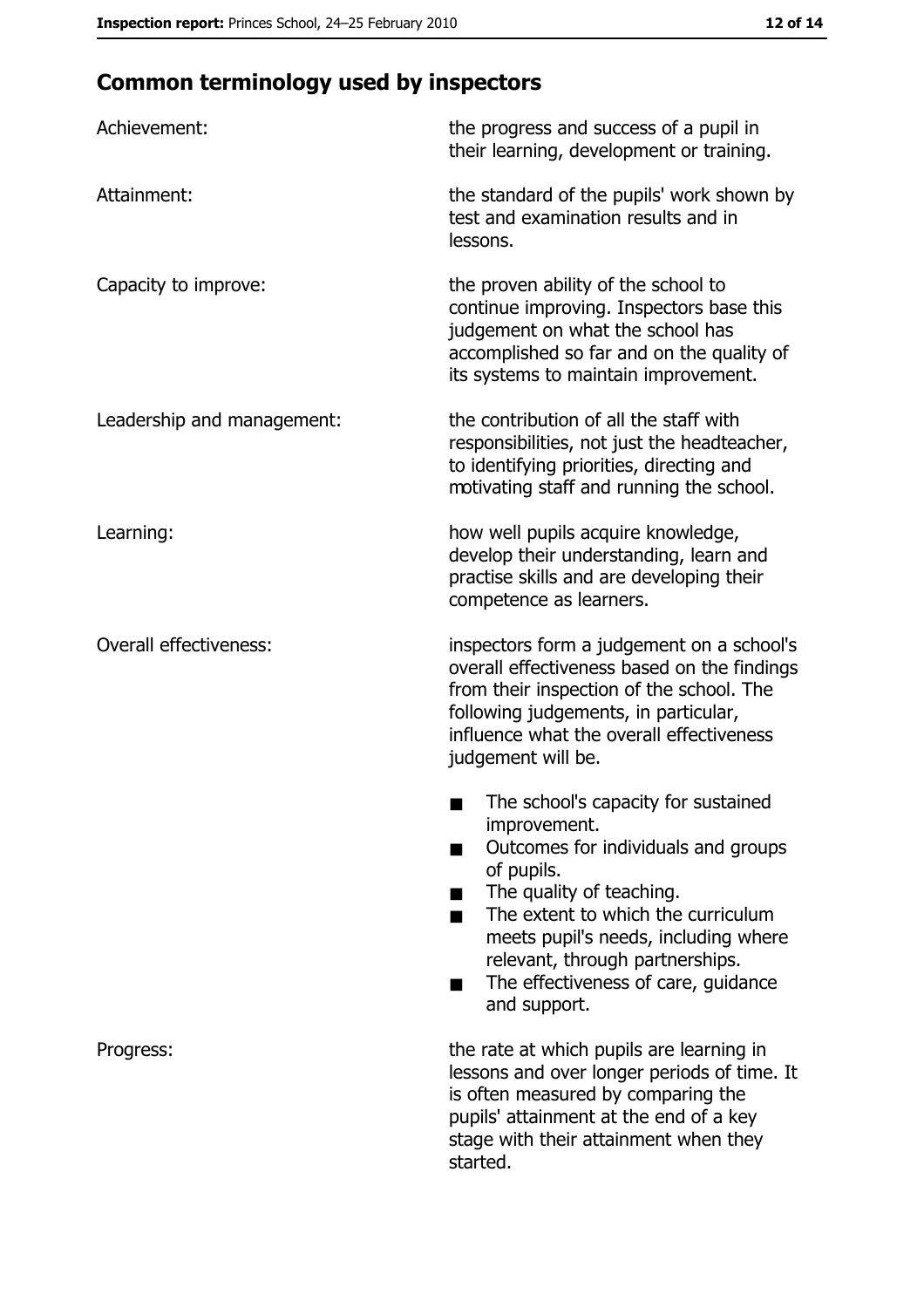This letter is provided for the school, parents and carers to share with their children. It describes Ofsted's main findings from the inspection of their school.



26 February 2010

Dear Pupils

Inspection of Princes School, Liverpool, L8 1YQ

I am writing to say a very big 'Thank you' for making us feel so welcome when we visited your school and to tell you what we found out. Your parents and carers think that Princes is a good school and I agree with them. The people who help you really care about you and everyone in school looks after you very well and keeps you safe. I was very impressed by how keen you are to learn, your good attendance and how much you enjoy your lessons. The teaching in your school is good and there are so many different activities for you to do. You make good progress in your work because your teachers and support staff know how to help you to do your best and they make learning interesting and fun. I really enjoyed the 'Days of the week' song in one class and could see that the pupils there did too. You are very considerate towards one another and it was good to see that you like to help when you can. Your school is very good at giving you the chance to mix with people from other schools and take part in visits and activities outside school.

Your school is good because your headteacher and the other managers are good leaders and they are always trying to make the school better for you. I have asked them to check that each lesson you go to improves how much you know, and to make sure that your work is not too hard or too easy for you. I have also asked them to make sure that they check regularly how different groups are getting on. You could help your teachers by letting them know if work is too easy or too hard for you.

I am delighted that you have such a good school to go to which you enjoy so much. I hope that you continue to take pride in your school and keep trying hard. Yours sincerely Mrs Linda Clare Lead inspector